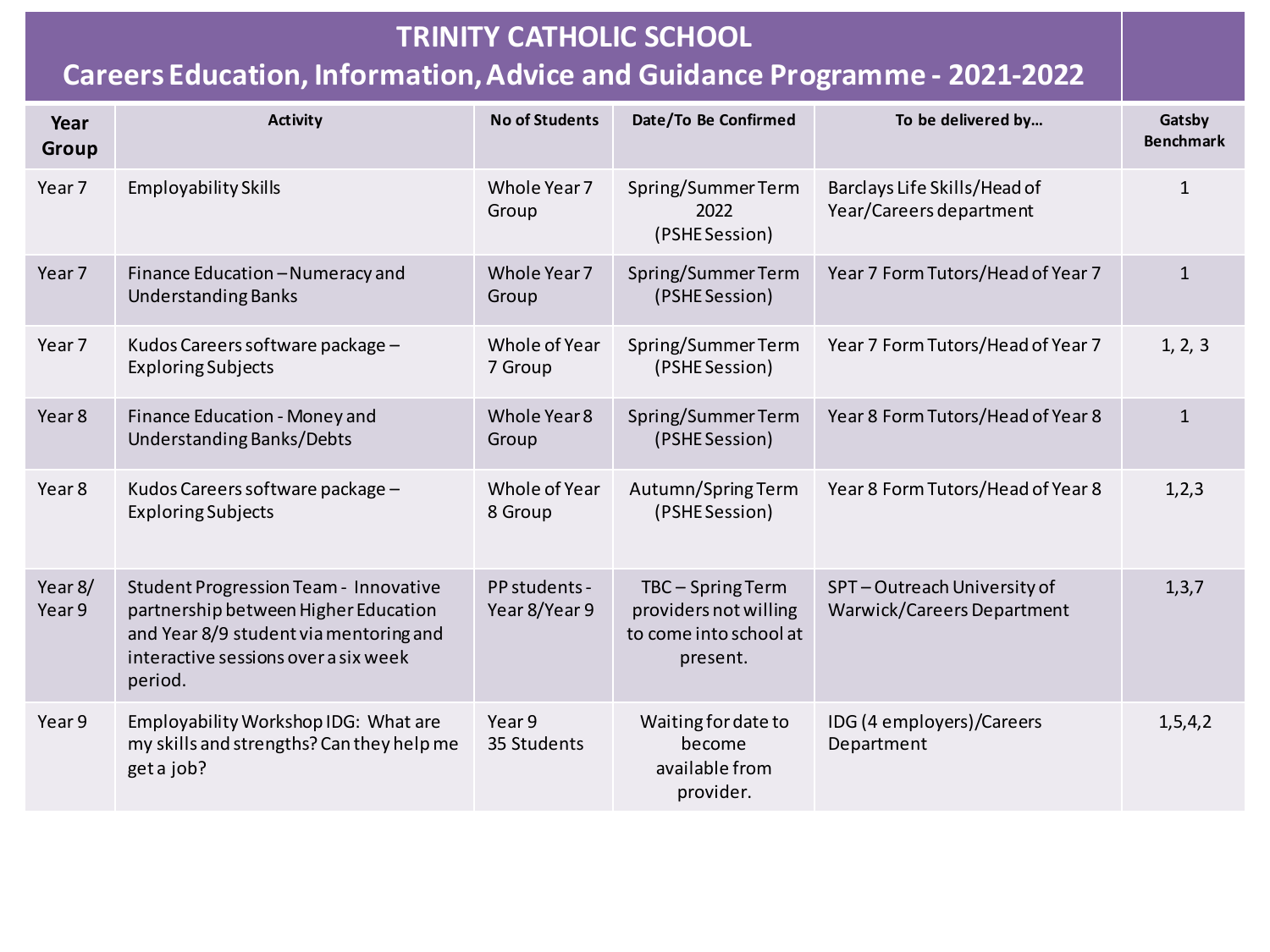#### **TRINITY CATHOLIC SCHOOL Careers Education, Information,Advice and Guidance Programme - 2021-2022 Activity No of Students Date/To Be Confirmed To be delivered by… Gatsby Benchmark** Year 9 Exploring Careers – preparation for GCSE subject choices. Whole Year 9 Group Autumn/Spring Term (PSHE Session) Year 9 Form Tutors/Head of Year 9 1 Year 9 Year 9 Options Evening Further/Higher Education/Apprenticeship pathways – information, advice and guidance. Whole Year 9 group and Parents Spring Term 2022 (Evening event) Warwickshire College Group/Stratford College /Apprenticeship Providers 1, 3, 7, 8 Year 9 Work Experience Preparation - including Kudos careers software package, CV, Letter of Application preparation and placement research. Whole Year 9 Group Summer Term 2022 (PSHE Session) Year 9 Form Tutors/Head of Year 9 1, 2,4 Year 9 Why Work Experience? The process of obtaining a placements and what future employers are looking for. Whole Year 9 Group Summer Term 2022 (PSHE Session) Head of Year 9 1,3 Years 10-13 National Apprenticeship Week (February 2022) Whole Year Group 10-13 TBC - February 2022 Warwickshire College Group (American Yellow Bus) 1, 2, 5 Year 10 Why Work Experience? The process of obtaining a placement and what future employers are looking for. Whole Year 10 Group Autumn Term 2021 (PSHE Session) Head of Year 10/Form Tutors 1 Year 10 Finance Education – Barclay's Lifeskills • Understanding debt • Money & work • Financial risk & security **Future** Whole Year Group Spring/Summer Term 2022 (PSHE Sessions) Year 10 Form Tutors/Head of Year 1,3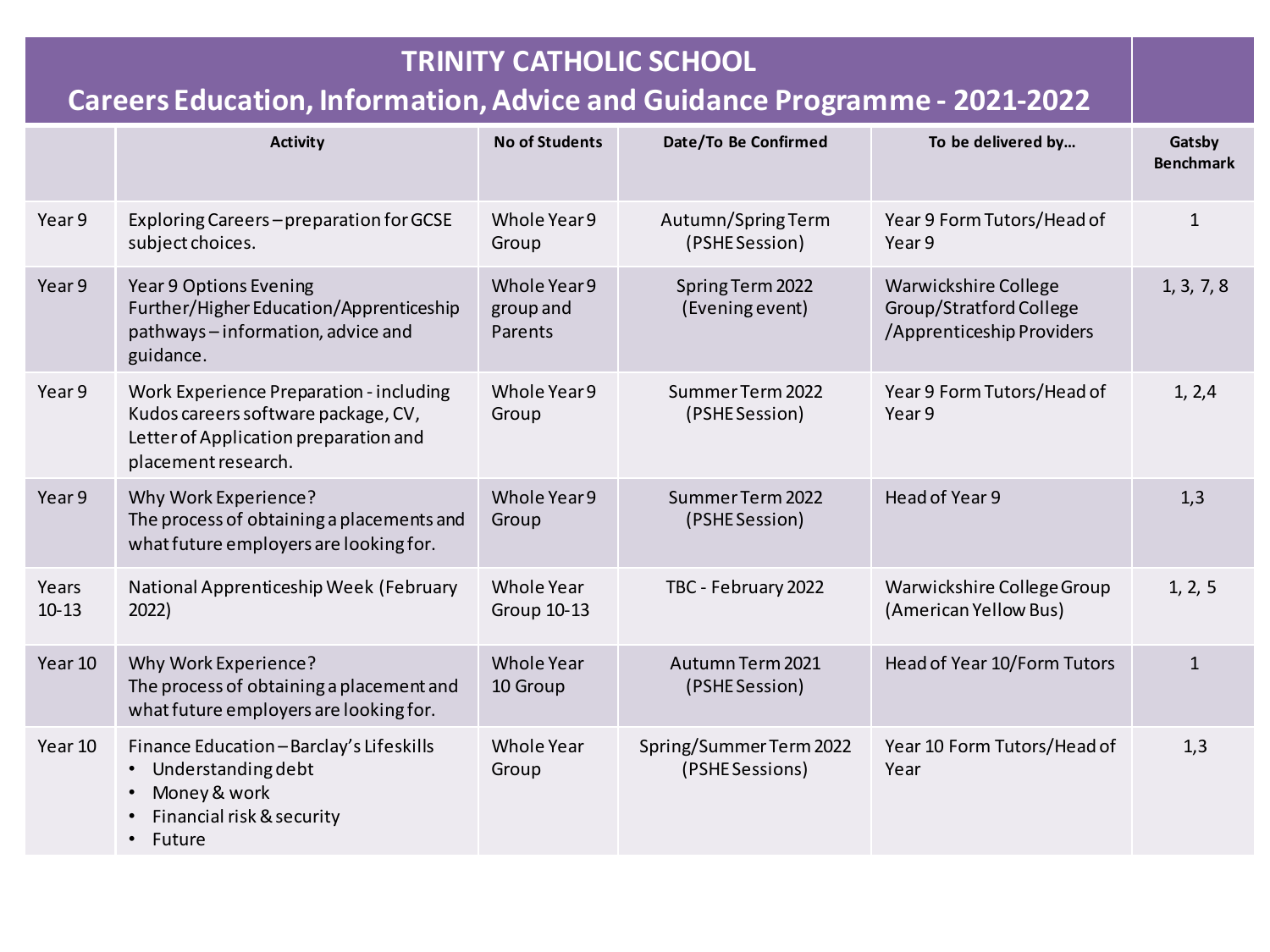| Year<br>Group | <b>Activity</b>                                                                          | <b>No of Students</b>                   | Date/To Be Confirmed                              | To be delivered by                                                                       | Gatsby<br><b>Benchmark</b> |
|---------------|------------------------------------------------------------------------------------------|-----------------------------------------|---------------------------------------------------|------------------------------------------------------------------------------------------|----------------------------|
| Year 10       | Work Experience Briefing-What to expect<br>from Work Experience                          | Whole Year<br>Group                     | Spring Term 2022<br>(PSHE Session)                | Year 10 Form Tutors/Head<br>of Year 10                                                   | $\mathbf{1}$               |
| Year 10       | Work Experience-Student undertake<br>their placement with local/nationwide<br>employers. | Whole Year<br>Group                     | Summer Term 20022<br>25th to 29th April 2022      | Various local/nationwide<br>employers                                                    | 1,4,5,6,7                  |
| Year 10       | Work Experience De-briefing-Sharing and<br>evaluating experiences from placements.       | Whole Year<br>Group                     | Summer Term 2022<br>(PSHE Session)                | Year 10 Form Tutors/Head<br>of Year 10                                                   | 1, 5, 6                    |
| Year 10       | Presentation/Workshop by<br>Amazing Apprenticeships                                      | <b>Whole Year</b><br>Group              | Summer Term 2022<br>(PSHE Sessions)               | Amazing Apprenticeships                                                                  | 1, 3                       |
| Year 10       | Impartial 1:1 Careers Guidance Student<br>Interviews.                                    | Selected<br>students by<br>Head of Year | Summer Term 2022<br>June/July 2022                | <b>Independent Careers</b><br><b>Guidance Adviser</b>                                    | 1, 8                       |
| Year 11       | Sixth Form Open Evening-Post-16 Event<br><b>Higher Education providers</b>               | <b>Whole Year</b><br>Group              | Autumn Term 2021<br>3rd November 2021<br>6pm-8.pm | University of Warwick/<br><b>Coventry University</b>                                     |                            |
| Year 11       | Mock 1:1 Interviews (interview and<br>feedback to students from employer).               | Whole Year<br>11                        | Spring Term 2022                                  | <b>Careers Department and</b><br>employers covering a wide<br>range of business sectors. | 1,3,5                      |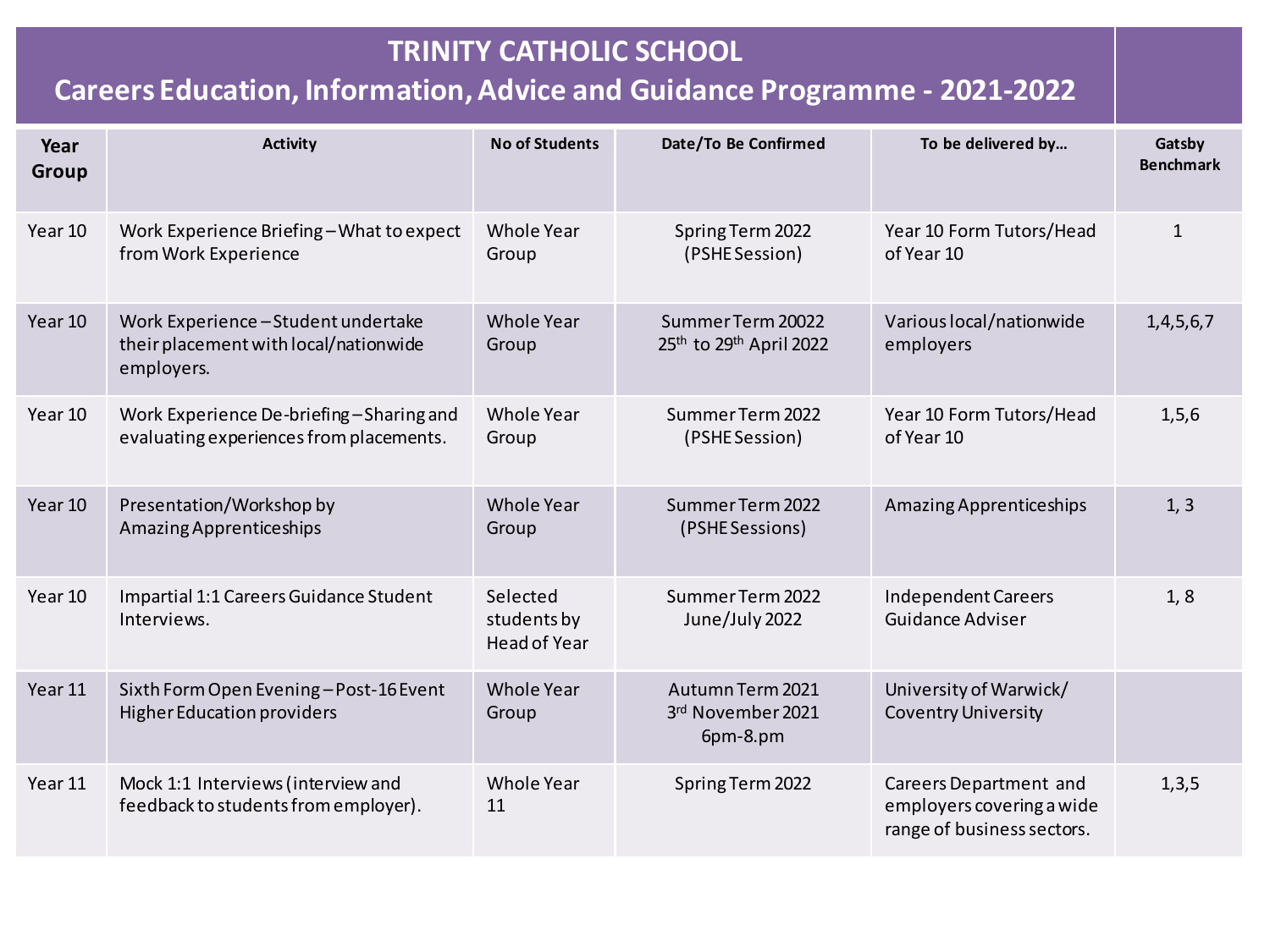| Year<br>Group | <b>Activity</b>                                                                                                                               | <b>No of Students</b>      | Date/To Be Confirmed                          | To be delivered by                             | Gatsby<br><b>Benchmark</b> |
|---------------|-----------------------------------------------------------------------------------------------------------------------------------------------|----------------------------|-----------------------------------------------|------------------------------------------------|----------------------------|
| Year 11       | Introduction to Apprenticeships -<br>a presentation and workshop                                                                              | Whole Year<br>Group        | Spring Term 2022<br>(PSHE Session)            | Amazing Apprenticeships                        | 1, 2, 3                    |
| Year 11       | Impartial 1:1 Careers Guidance Student<br>Interviews.                                                                                         | <b>Whole Year</b><br>Group | October 2021 to June 2022<br>(1 day per week) | <b>Independent Careers</b><br>Guidance Adviser | 1,3,8                      |
| Year 11       | Year 11 Mock Interview-<br>preparation/update of CVs.                                                                                         | <b>Whole Year</b><br>Group | Spring Term 2022<br>(PSHE Session)            | Year 11 Form Tutor/RSL                         | 1, 5                       |
| Year 11       | Year 11 Mock Interview-Interview Skills<br>and Techniques.                                                                                    | <b>Whole Year</b><br>Group | Spring Term 2022<br>(PSHE Session)            | Year 11 Form Tutor/RSL                         | 1,3                        |
| Year 11       | <b>Personal Finance</b>                                                                                                                       | <b>Whole Year</b><br>Group | Spring Term 2022<br>(PSHE Session)            | Barclays LifeSkills/Year 11<br>Form Tutor/RSL  | 1,3                        |
| Year 12       | Work Experience Preparation - including<br>Kudos careers software package, CV,<br>Letter of Application preparation and<br>placement research | <b>Whole Year</b><br>group | Spring/Summer Term 2022<br>(PSHE Session)     | Year 12 Form Tutors/RSL                        | $\mathbf{1}$               |
| Year 12       | Work Experience-Student undertake<br>their placement with local/nationwide<br>employers.                                                      | <b>Whole Year</b><br>Group | Summer Term 2022                              | Various local/nationwide<br>employers          | 1,4,5,6,7                  |
| Year 12       | Work Experience De-briefing-Sharing<br>and evaluating experiences from<br>placements.                                                         | <b>Whole Year</b><br>Group | Summer Term 2022<br>(PSHE Session)            | Year 12 Form Tutors/RSL                        | 1, 5, 6                    |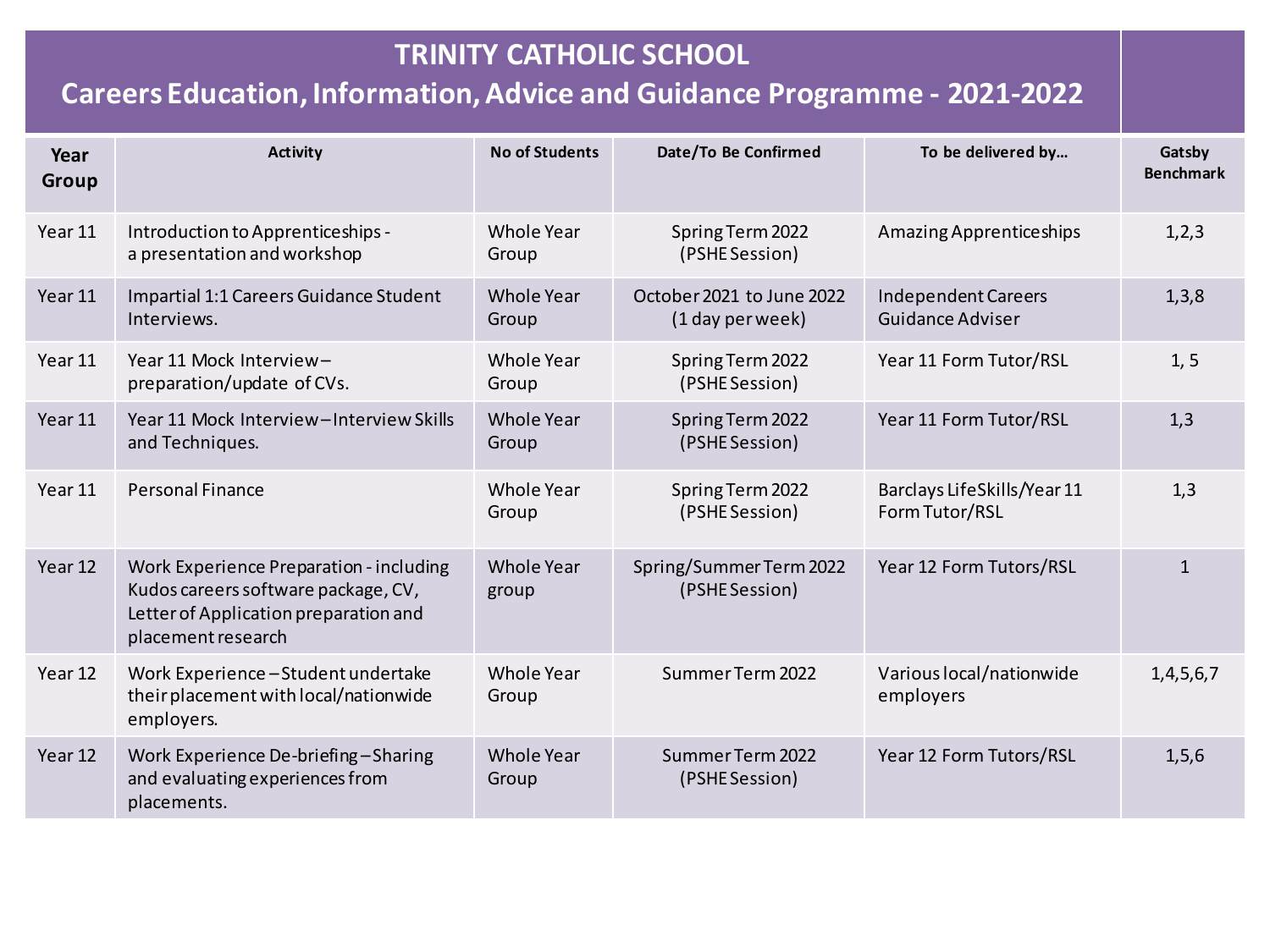|                                 | <b>Activity</b>                                                                                 | <b>No of Students</b>      | Date/To Be Confirmed                 | To be delivered by                                    | Gatsby<br><b>Benchmark</b> |
|---------------------------------|-------------------------------------------------------------------------------------------------|----------------------------|--------------------------------------|-------------------------------------------------------|----------------------------|
| Year $12/$<br>Year 13<br>(EMAS) | Impartial 1:1 Careers Guidance<br>Meetings                                                      | Whole Year<br>Group        | Summer Term 2022<br>(1 day per week) | <b>Independent Careers</b><br><b>Guidance Adviser</b> | 1,3,8                      |
| Year $12/$<br>Year 13<br>(EMAS) | <b>Employability Skills Presentation</b>                                                        | <b>Whole Year</b><br>Group | Summer Term 2022<br>(PSHE Session)   | External provider to be<br>organised.                 | 1, 3, 5                    |
| Year 12/<br>Year 13<br>(EMAS)   | Learning from Labour Marketing<br>Information.                                                  | Whole Year<br>Group        | Summer Term 2022<br>(PSHE Session)   | RSL/Careers<br>Department/External<br>provider        | 1,2                        |
| Year $12/$<br>Year 13<br>(EMAS) | Kudos Careers software package -<br><b>Exploring Subjects</b>                                   | Whole Year<br>Group        | Summer Term 2022<br>(PSHE Session)   | <b>RSL/Careers Department</b>                         | 1, 2, 3                    |
| Year 12/<br>Year 13<br>(EMAS)   | Understanding pathways to Further<br>Education (entry requirements/<br>Courses/qualifications). | Whole Year<br>Group        | Summer Term 2022<br>(PSHE Session)   | Warwickshire College Group                            | 1,4,5,6,7                  |
| Year $12/$<br>Year 13<br>(EMAS) | Introduction to Apprenticeships -<br>a presentation and workshop.                               | Whole Year<br>Group        | Summer Term 2022<br>(PSHE Session)   | Amazing Apprenticeships                               | 1, 3                       |
| Years<br>11/12/13               | Destination Data - Collating of<br>information from Post 16/18 (Leavers<br>summer 2021).        | Whole Year<br>(11/1213)    | September 2021 - January<br>2022     | Careers Department &<br>Prospects                     | 1,3,8                      |